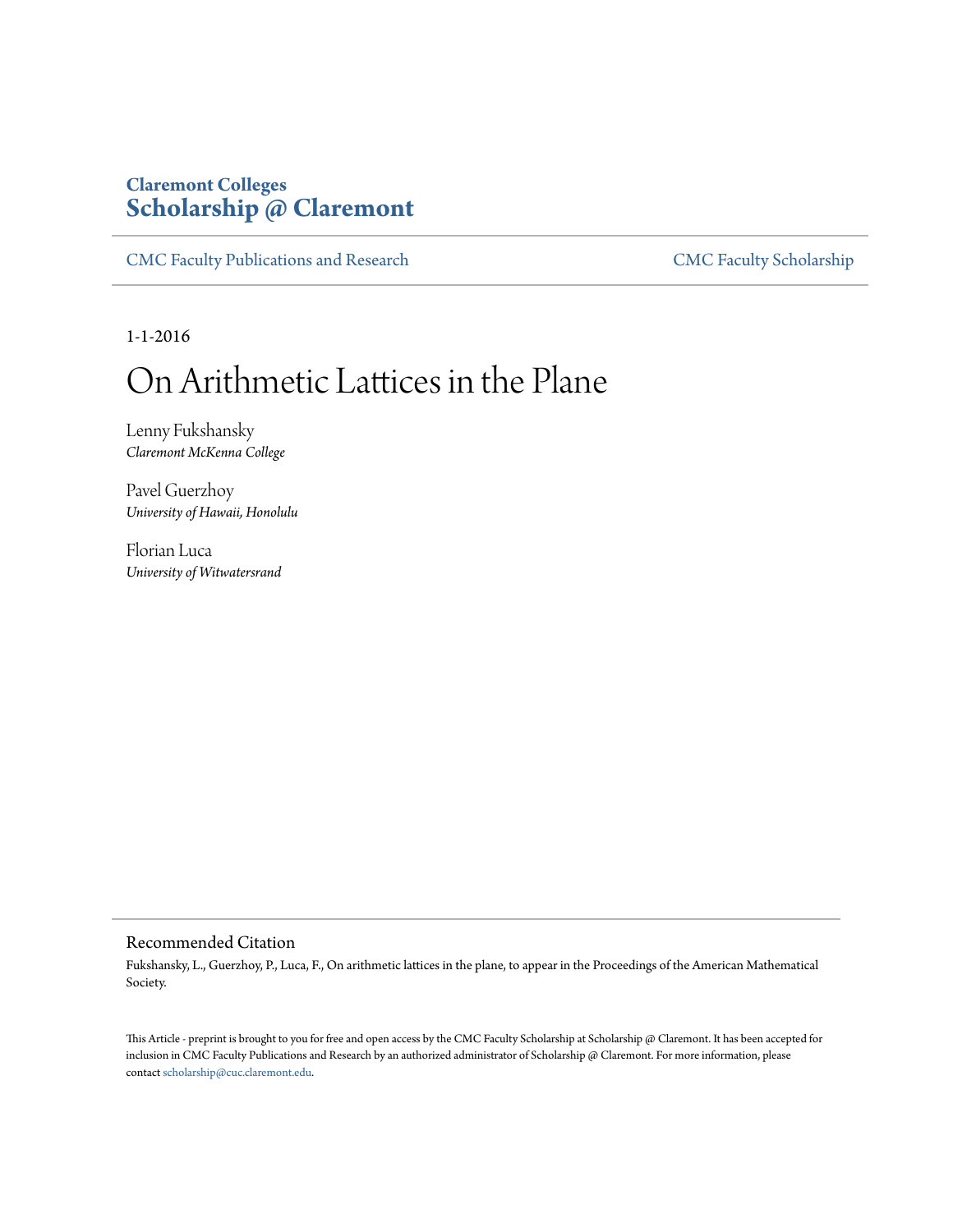## ON ARITHMETIC LATTICES IN THE PLANE

#### LENNY FUKSHANSKY, PAVEL GUERZHOY, AND FLORIAN LUCA

ABSTRACT. We investigate similarity classes of arithmetic lattices in the plane. We introduce a natural height function on the set of such similarity classes, and give asymptotic estimates on the number of all arithmetic similarity classes, semi-stable arithmetic similarity classes, and well-rounded arithmetic similarity classes of bounded height as the bound tends to infinity. We also briefly discuss some properties of the j-invariant corresponding to similarity classes of planar lattices.

## 1. INTRODUCTION

<span id="page-1-0"></span>Throughout this paper, we will be discussing lattices of full rank in the Euclidean plane  $\mathbb{R}^2$ . Two such lattices L and M are said to be *similar* if  $L = \alpha U M$  for some  $\alpha \in \mathbb{R}_{\geq 0}$  and a real orthogonal matrix U; this is an equivalence relation on the space of planar lattices. In other words, similarity is an equivalence relation on the space of planar lattices under the action of the group  $\mathbb{R}_+ \times \mathcal{O}_2(\mathbb{R})$ .

A lattice L in  $\mathbb{R}^2$  can always be written as  $\overline{L} = \overline{A}\mathbb{Z}^2$ , where  $\overline{A}$  is a  $2 \times 2$  basis matrix. We associate a positive definite binary quadratic form to it:

$$
Q_A(x,y) = (x\ y)A^t A(x\ y)^t,
$$

so that for every  $\mathbf{a} = A(x, y)^t \in L$  for some  $(x, y)^t \in \mathbb{Z}^2$ ,  $\|\mathbf{a}\|^2 = Q_A(x, y)$ , where  $\| \|\$  stands for the usual Euclidean norm. The lattice L is called *arithmetic* if the entries of the coefficient matrix  $A<sup>t</sup>A$  of the quadratic form  $Q_A$  span a onedimensional vector space over  $\mathbb{Q}$ , i.e.,  $Q_A$  is a scalar multiple of an integral form: this property is independent of the choice of the basis matrix A. Arithmetic lattices are similar to integral lattices and play an essential role in the arithmetic theory of quadratic forms; see, for instance, [\[4\]](#page-13-0) and [\[5\]](#page-13-1) for an exposition of this theory.

Given a lattice L in  $\mathbb{R}^2$ , let us define its successive minima  $0 < \lambda_1(L) \leq \lambda_2(L)$ to be given by

$$
\lambda_i(L) := \min \left\{ r \in \mathbb{R}_{>0} : \dim_{\mathbb{R}} \operatorname{span}_{\mathbb{R}} \left( \mathbb{B}(r) \cap L \right) \geq i \right\},\,
$$

where  $\mathbb{B}(r)$  is the disk of radius r centered at the origin in  $\mathbb{R}^2$ . We will call linearly independent vectors  $x, y \in L$  with the property that  $||x|| = \lambda_1(L)$  and  $||y|| =$  $\lambda_2(L)$  the vectors corresponding to successive minima. It is well-known that every planar lattice  $L$  has a basis of vectors corresponding to successive minima with the angle between these vectors in the interval  $[\pi/3, \pi/2]$  (see, for instance, [\[6\]](#page-13-2) for details); we will refer to it as a *minimal basis* for  $L$ . The lattice  $L$  is called

<sup>2010</sup> Mathematics Subject Classification. 11H06, 11G50, 11A25, 11G05.

Key words and phrases. arithmetic lattice, well-rounded lattice, semi-stable lattice, height, j-invariant.

The first author was partially supported by the NSA grant H98230-1510051; the second author was partially supported by a Simons Foundation Collaboration Grant.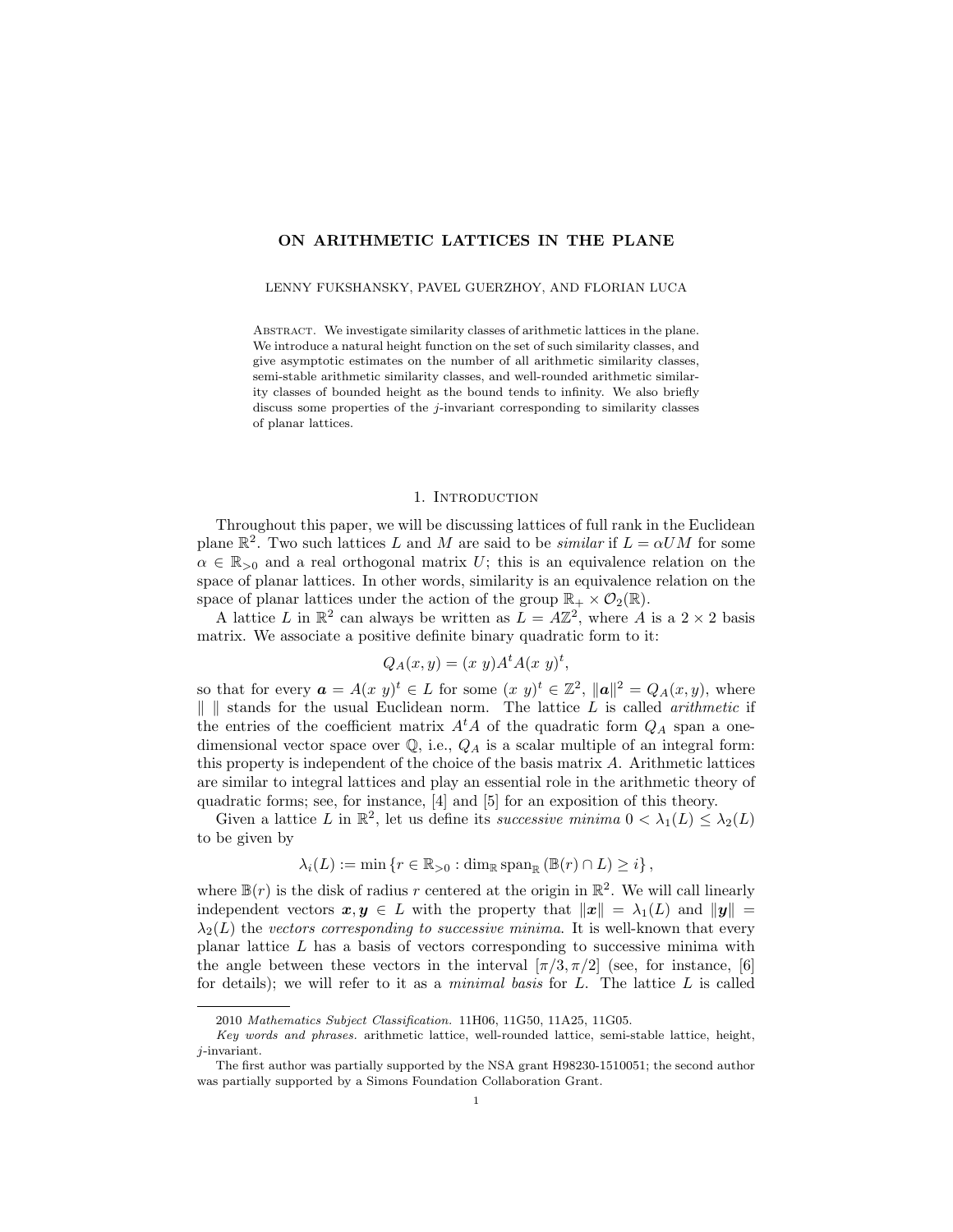well-rounded (abbreviated WR) if  $\lambda_1(L) = \lambda_2(L)$ . WR lattices are important in lattice theory, discrete optimization and a variety of connected areas (see [\[10\]](#page-13-3) for further information). Another important class of lattices are the so-called *semi*stable lattices, which were studied in the context of reduction theory; see [\[3\]](#page-13-4) for an extensive overview of this area. A planar lattice  $L$  is called semi-stable if

$$
\lambda_1(L) \ge \det(L)^{1/2}
$$

,

and if this inequality is strict, we will say that  $L$  is stable. Planar WR lattices are semi-stable: this is strictly a 2-dimensional phenomenon, as in higher dimensions the notions of WR and semi-stable lattices are independent. The investigation of properties of planar semi-stable lattices has been recently initiated in [\[7\]](#page-13-5).

It is easy to see that an arithmetic lattice can be similar only to another arithmetic lattice, a WR lattice only to another WR lattice, and semi-stable lattice only to another semi-stable lattice. One can therefore talk about arithmetic, WR, and semi-stable similarity classes of planar lattices. These can be parameterized as follows. Let  $\mathbb{H} = \{ \tau = a + bi : b \geq 0 \} \subset \mathbb{C}$  be the upper half-plane, and let

$$
\mathcal{D} := \{ \tau = a + bi \in \mathbb{H} : -1/2 < a \le 1/2, |\tau| \ge 1 \}.
$$

We will also define

$$
\mathcal{F} := \{ \tau = a + bi \in \mathbb{H} : 0 \le a \le 1/2, |\tau| \ge 1 \},\
$$

so, loosely speaking, F is "half" of D. Every point  $\tau = a + bi \in \mathcal{F}$  can be identified with a lattice

$$
\Lambda_\tau:=\begin{pmatrix}1&a\\0&b\end{pmatrix}\mathbb{Z}^2
$$

in  $\mathbb{R}^2$ . Let L be a lattice with a minimal basis  $x, y$ , so that  $||x|| = \lambda_1(L)$ ,  $||y|| =$  $\lambda_2(L)$ , and the angle between these vectors is in the interval  $[\pi/3, \pi/2]$ . Clearly L is similar to  $L' = \frac{1}{\lambda_1(L)} L$ , and, rotating if necessary, we can ensure that the image of  $\boldsymbol{x}$ under this similarity coincides with  $e_1 := \begin{pmatrix} 1 \\ 0 \end{pmatrix}$  $\overline{0}$ ). Then the image  $y'$  of y must have its first coordinate between 0 and 1/2, since otherwise  $\pm(\mathbf{y}'- \mathbf{e}_1) \in L$  would be a shorter vector than  $y'$  and still linearly independent with  $e_1$ . Furthermore, reflecting over  $e_1$ , if necessary, we can assume that  $y'$  has a positive second coordinate. In other words, every planar lattice L is similar to a lattice of the form  $\Lambda_{\tau}$  for some  $\tau \in \mathcal{F}$ , and it is a well-known fact that it is similar to *precisely one* such lattice. Hence,  $\mathcal F$ can be thought of as the space of similarity classes of lattices in  $\mathbb{R}^2$ .

<span id="page-2-0"></span>*Remark* 1.1. In fact, the region  $\mathcal{D}$  is also the standard fundamental domain for the action of  $SL_2(\mathbb{Z})$  on  $\mathbb{H}$  by linear transformations; see, for instance, [\[3\]](#page-13-4) for a nice exposition of this construction and its (somewhat coincidental) connection to similarity classes of lattices. Let  $g \in SL_2(\mathbb{Z})$  and  $\tau \in \mathcal{F}$ . On the one hand, g is acting on  $\tau$  by the corresponding fractional linear transformation:  $\tau \mapsto g(\tau)$ ; on the other hand, one can define an action on  $\Lambda_{\tau}$  by right matrix multiplication by  $g^{-1}$ :

$$
\Lambda_{\tau} = \begin{pmatrix} 1 & a \\ 0 & b \end{pmatrix} \mathbb{Z}^2 \mapsto g\Lambda_{\tau} := \begin{pmatrix} 1 & a \\ 0 & b \end{pmatrix} g^{-1} \mathbb{Z}^2.
$$

As indicated in [\[3\]](#page-13-4) (p. 609), these two actions are the same, i.e.  $\Lambda_{g(\tau)} = g\Lambda_{\tau}$ . Notice, however, that in general the lattice  $g\Lambda_{\tau}$  is not similar to the lattice  $\Lambda_{\tau}$ .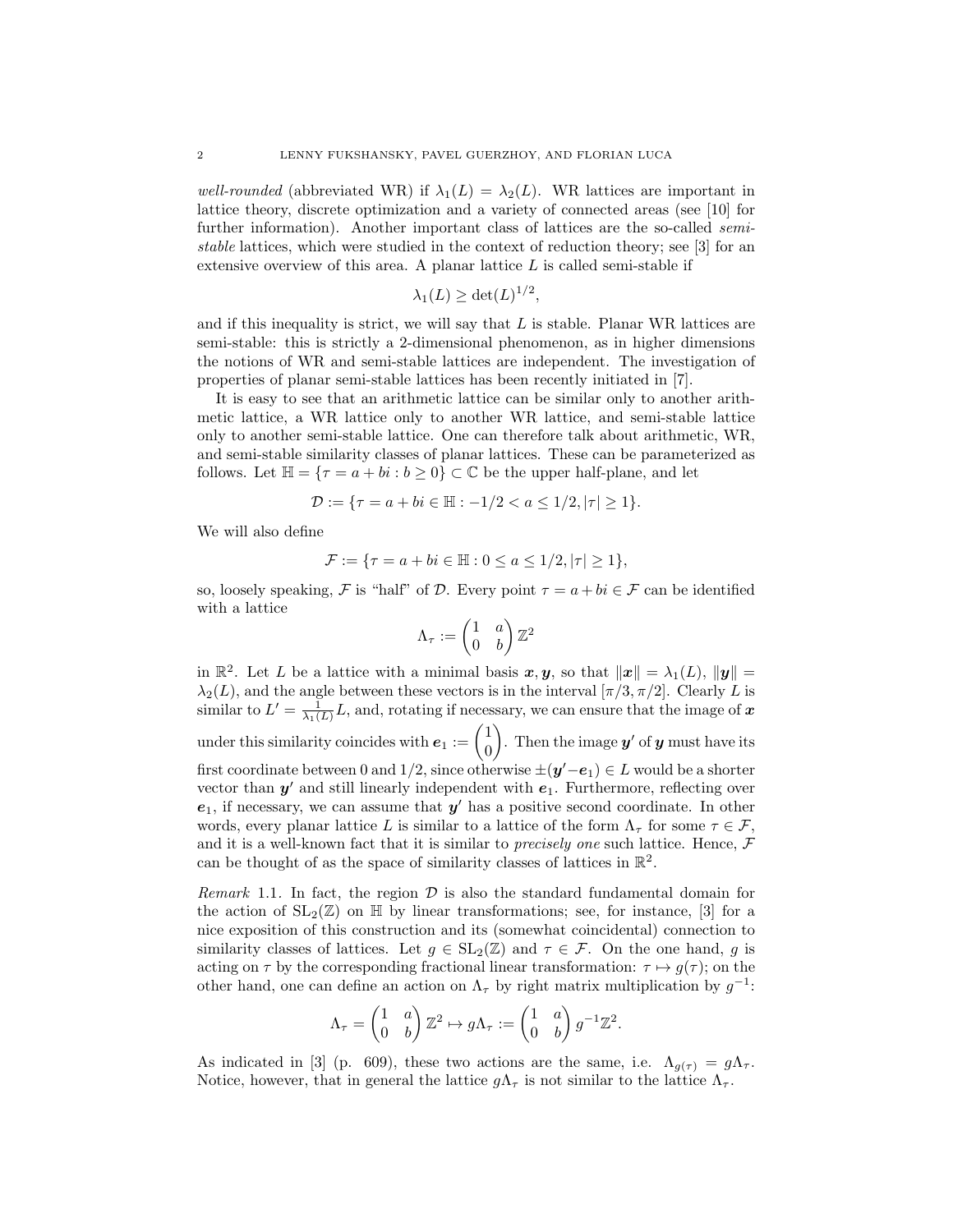

<span id="page-3-0"></span>FIGURE 1. Space of lattices in  $\mathbb{R}^2$  with WR and semi-stable subregions marked by colors.

Now, similarity classes of arithmetic lattices correspond to  $\Lambda_{\tau}$  with  $\tau \in \mathcal{F}$  of the form

(1) 
$$
\tau = \tau(a, b, c, d) := \frac{a}{b} + i\sqrt{\frac{c}{d}}
$$

for some integers  $a, b, c, d$  such that

(2) 
$$
\gcd(a,b) = \gcd(c,d) = 1, \ 0 \le a \le b/2, \ c/d \ge 1 - a^2/b^2.
$$

In addition, the similarity class is semi-stable if and only if

(3) 
$$
1 = \lambda_1(\Lambda_\tau)^2 \ge \det(\Lambda_\tau) = \sqrt{c/d}.
$$

On the other hand, from the definition of WR lattices, one can easily deduce that they correspond precisely to the similarity classes of  $\Lambda_{\tau}$  with  $\tau \in \mathcal{F}$  such that  $|\tau| = 1$ . These observations combined imply that arithmetic WR similarity classes of lattices in  $\mathbb{R}^2$  are parameterized precisely by the lattices  $\Lambda_\tau$  with

<span id="page-3-1"></span>(4) 
$$
\tau = \frac{a}{b} + i \frac{\sqrt{b^2 - a^2}}{b},
$$

where either  $a = 0, b = 1$  or  $a, b \in \mathbb{Z}$ ,  $gcd(a, b) = 1$ , and  $0 < a \le b/2$ .

In other words, an arithmetic similarity class  $\Lambda_{\tau(a,b,c,d)}$  is semi-stable if and only if  $\tau(a, b, c, d)$  as in [\(1\)](#page-3-0) is such that  $c \leq d$ , and it is WR if and only if  $d = b^2$  and  $c = b^2 - a^2$ . We will define the *maximum height* of an arithmetic similarity class  $\Lambda_{\tau(a,b,c,d)}$  to be

<span id="page-3-2"></span>(5) 
$$
\mathfrak{m}(\Lambda_{\tau(a,b,c,d)}) = \mathfrak{m}(\tau(a,b,c,d)) := \max\{|a|, |b|, |c|, |d|\}.
$$

This naive height function satisfies the Northcott's finiteness property; i.e., the number of arithmetic similarity classes with  $m(\Lambda_{\tau(a,b,c,d)}) \leq T$  is finite for every real number T. Our main result is a counting estimate on the number of such similarity classes.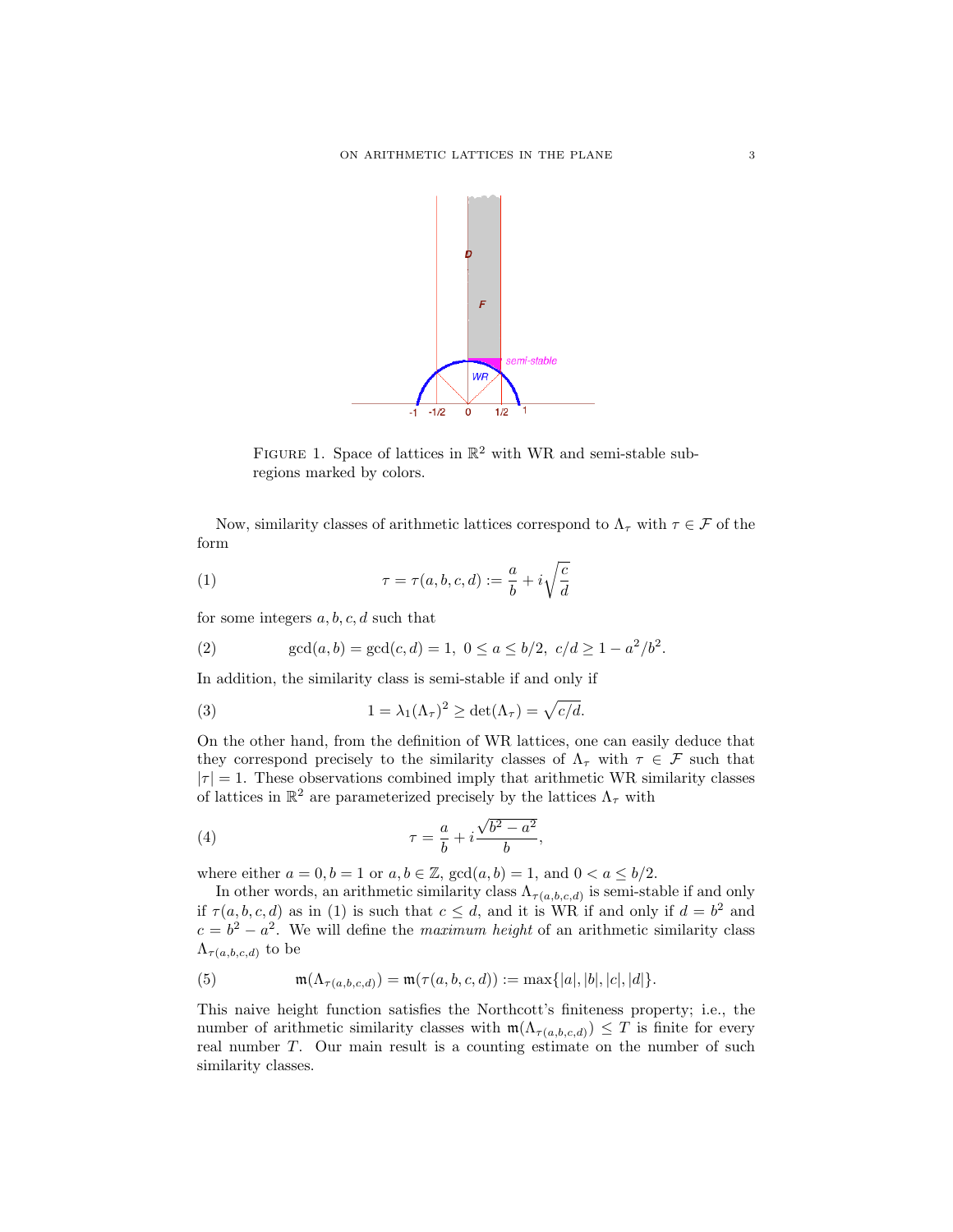<span id="page-4-1"></span>**Theorem 1.1.** Let  $T \in \mathbb{Z}_{>0}$ , and let

 $N_1(T) = |\{\Lambda_\tau : \Lambda_\tau \text{ is arithmetic and } \mathfrak{m}(\Lambda_\tau) \leq T\}|,$  $N_2(T) = |\{\Lambda_\tau : \Lambda_\tau \text{ is arithmetic semi-stable and } \mathfrak{m}(\Lambda_\tau) \leq T\}|,$  $N_3(T) = |\{\Lambda_\tau : \Lambda_\tau \text{ is arithmetic WR and } \mathfrak{m}(\Lambda_\tau) \leq T\}|.$ 

Then  $N_1(T) > N_2(T) > N_3(T)$ , and as  $T \to \infty$ ,

$$
N_1(T) = \frac{39T^4}{8\pi^4} + O(T^3 \log T),
$$

and

$$
N_2(T) = \frac{3T^4}{8\pi^4} + O(T^3 \log T),
$$

while

$$
N_3(T) = \frac{3T^2}{2\pi^2} + O(T \log T).
$$

Notice that  $\frac{39}{8\pi^4} = 0.05004666349...$  and  $\frac{3}{8\pi^4} = 0.00384974334...$  In particular, about 7.7% of arithmetic similarity classes in the plane are semi-stable.

Remark 1.2. Interestingly, the set of semi-stable among all similarity classes comprises only about 4.5% with respect to the usual Haar measure on  $D$ , viewed as a fundamental domain for the action of  $SL_2(\mathbb{Z})$  on  $\mathbb{H}$ , as mentioned in Remark [1.1](#page-2-0) above. It is well known (see, for instance Lemma 2.6 of [\[13\]](#page-13-6)) that the fundamental domain D has finite volume with respect to the standard measure  $y^{-2}dx dy$  as  $z = x + iy$  ranges through the upper half plane. Indeed, the volume of  $D$  can be computed as

$$
\int_{\mathcal{D}} \frac{dx \, dy}{y^2} = \int_{-1/2}^{1/2} \left( \int_{\sqrt{1-x^2}}^{\infty} \frac{dy}{y^2} \right) dx = \pi/3.
$$

On the other hand, the part of the fundamental domain under the line  $y = 1$  is

$$
\pi/3 - \int_{-1/2}^{1/2} \left( \int_{1}^{\infty} \frac{dy}{y^2} \right) dx = \pi/3 - 1.
$$

Then the volume of F is  $1/2$  of the volume of  $\mathcal{D} = \pi/6$  and the volume of the part of  $\mathcal F$  under the line  $y = 1$ , corresponding to semi-stable lattices, as indicated in Figure 1, has volume  $\pi/6 - 1/2$ . Hence the proportion of semi-stable similarity classes is  $(\pi/6 - 1/2)6/\pi = 0.04507034144...$ 

We develop our technical tools in Section [2:](#page-4-0) we discuss some estimates on the Euler  $\varphi$ -function and some related arithmetic functions, as well as derive an asymptotic estimate on a certain sum. We then use the estimates of Section [2](#page-4-0) in Section [3](#page-7-0) to prove Theorem [1.1.](#page-4-1) Further, in Section [4](#page-9-0) we compare our height function to the usual Weil height on algebraic numbers, and in Section [5](#page-11-0) we comment on the values of the j-invariant of the lattices we study in this paper. We are now ready to proceed.

#### 2. Order of some arithmetic functions

<span id="page-4-0"></span>In this section, we record estimates on the order of magnitude of some standard arithmetic functions, which will be useful to us later. We start by recalling a standard estimate on the average order of Euler's  $\varphi$ -function: it can be found, for instance, as Theorem 330 on p. 268 of [\[8\]](#page-13-7).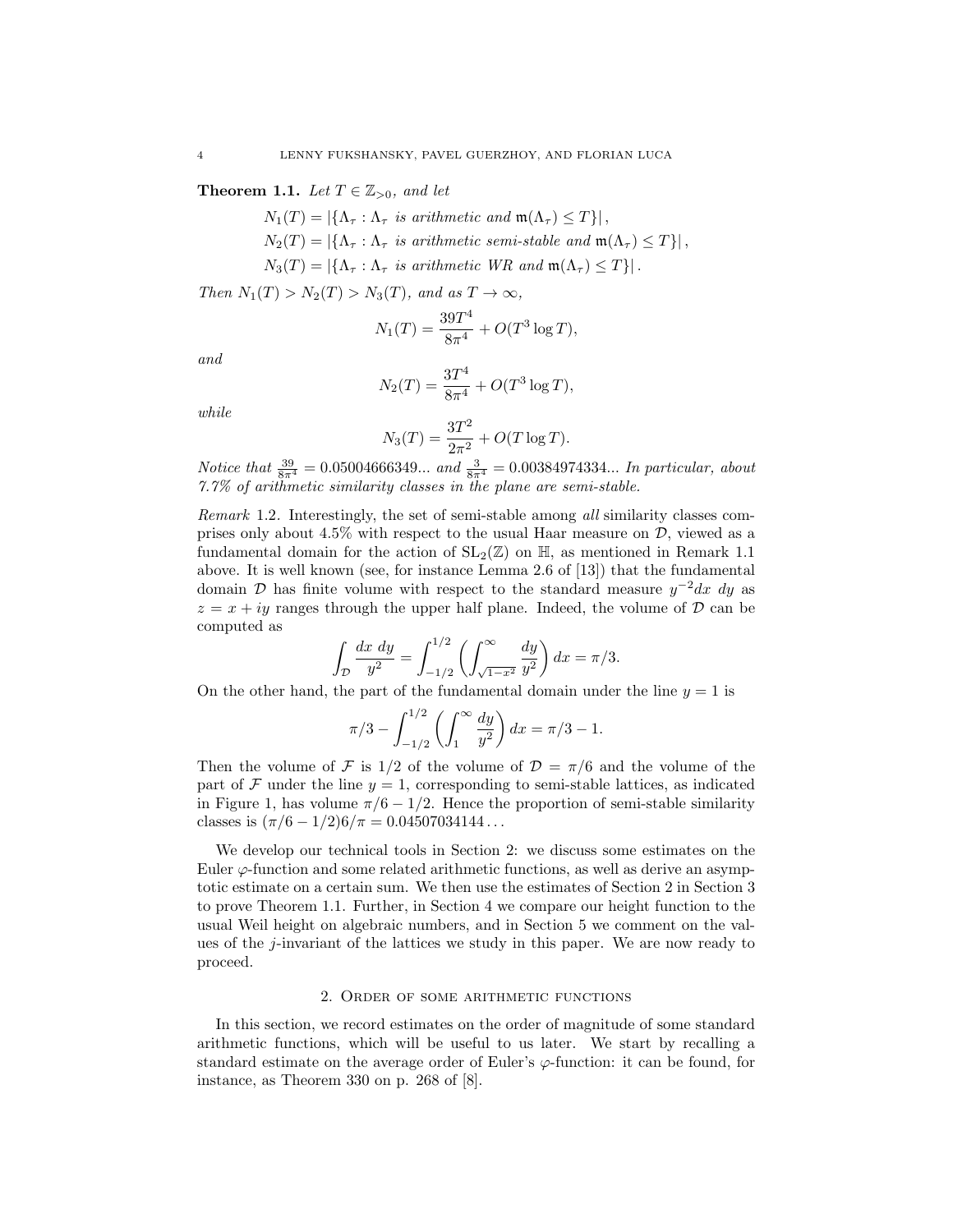<span id="page-5-1"></span>Lemma 2.1.  $As T \rightarrow \infty$ ,

$$
\sum_{n=1}^{T} \varphi(n) = \frac{3T^2}{\pi^2} + O(T \log T).
$$

Here is a related estimate, which is closely connected with the probability of an integer being squarefree and can also be found in [\[8\]](#page-13-7).

<span id="page-5-2"></span>Lemma 2.2.  $As T \rightarrow \infty$ ,

$$
\sum_{n=1}^{T} \frac{\varphi(n)}{n} = \frac{6T}{\pi^2} + O(\log T).
$$

Next we discuss an estimate on the restricted Euler  $\varphi$ -function. Let  $0 \leq \alpha$  $\beta \leq 1$  be fixed real numbers. For a positive integer n we write  $\omega(n)$  for the number of distinct prime factors of  $n$ . Let

$$
\varphi_{\alpha,\beta}(n) = |\{k \in (\alpha n, \beta n) : \gcd(k,n) = 1\}|.
$$

Obviously,  $\varphi_{0,1}(n) = \varphi(n)$ .

<span id="page-5-0"></span>**Lemma 2.3.** For all integers  $n \geq 2$ ,

$$
(\beta - \alpha)\varphi(n) - 2^{\omega(n)} \le \varphi_{\alpha,\beta}(n) \le (\beta - \alpha)\varphi(n) + 2^{\omega(n)}.
$$

Proof. By the principle of inclusion and exclusion we have

$$
\varphi_{\alpha,\beta}(n) = \sum_{d|n} \mu(d) \mathcal{A}_d,
$$

where

$$
\mathcal{A}_d = |\{k \in (\alpha n, \beta n) : k \equiv 0 \pmod{d}\}|.
$$

Obviously,  $A_d = [(\beta - \alpha)n/d] + \delta$ , where  $\delta \in \{0, 1\}$ , so that

$$
\mathcal{A}_d = \frac{(\beta - \alpha)n}{d} + \theta_d,
$$

where  $\theta_d \in \{-\{(\beta-\alpha)n/d\}, 1-\{(\beta-\alpha)n/d\}\}\.$  Here, for a real number x we write  $[x]$  and  $\{x\}$  for its integer and fractional part, respectively. Summing up the above equalities we get

$$
\varphi_{\alpha,\beta}(n) = (\beta - \alpha)n \sum_{d|n} \frac{\mu(d)}{d} + \sum_{d|n} \mu(d)\theta_d,
$$

and the desired inequality follows because

$$
\sum_{d|n} \frac{\mu(d)}{d} = \frac{\varphi(n)}{n} \quad \text{while} \quad \left| \sum_{d|n} \mu(d)\theta_d \right| \le 2^{\omega(n)}.
$$

Remark 2.1. More generally, by the same argument, we get that if  $I \subset \mathbb{R}$  is any finite interval, then

$$
|I|\varphi(n)/n - 2^{\omega(n)} \leq |\{m \in I \cap \mathbb{Z} : \gcd(m, n) = 1\}| < |I|\varphi(n)/n + 2^{\omega(n)}.
$$

 $\Box$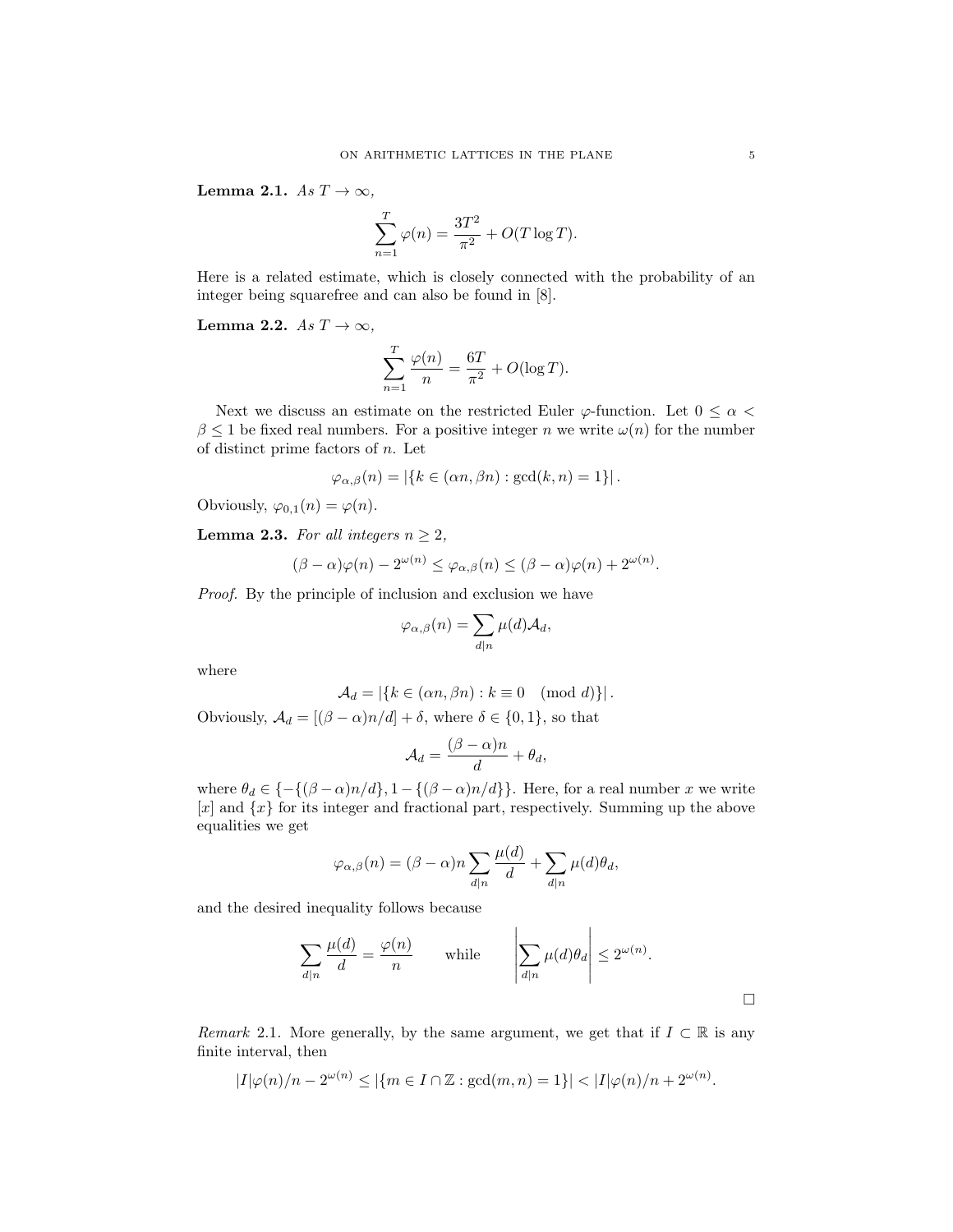Since  $\omega(n) \ll \log n / \log \log n$ , we have that  $2^{\omega(n)} = n^{o(1)}$  as  $n \to \infty$ . Since  $\varphi(n) \gg n/\log \log n$ , it follows by Lemma [2.3](#page-5-0) that

<span id="page-6-0"></span>(6) 
$$
\varphi_{\alpha,\beta}(n) = (\beta - \alpha)\varphi(n) + O(2^{\omega(n)}) \sim (\beta - \alpha)\varphi(n)
$$
 as  $n \to \infty$ .

It is also well-known that  $2^{\omega(n)} \leq d(n) \leq \sqrt{n}$ 3n for all n, where  $d(n)$  is the number of divisors of n.

<span id="page-6-1"></span>Lemma 2.4.  $As T \rightarrow \infty$ ,

$$
\sum_{n=1}^{T} 2^{\omega(n)} \le \sum_{n=1}^{T} d(n) = O(T \log T).
$$

As Lemmas [2.1](#page-5-1) and [2.2,](#page-5-2) these estimates are standard in analytic number theory and can be found in [\[8\]](#page-13-7). Finally, combining Lemma [2.1](#page-5-1) with [\(6\)](#page-6-0) and Lemma [2.4,](#page-6-1) we obtain an average estimate on  $\varphi_{\alpha,\beta}$ .

Corollary 2.5. Let  $0 \leq \alpha < \beta \leq 1$ . As  $T \to \infty$ ,

$$
\sum_{n=1}^{T} \varphi_{\alpha,\beta}(n) = \frac{3(\beta - \alpha)T^2}{\pi^2} + O(T \log T).
$$

Finally, we will need a formula for a certain sum.

<span id="page-6-2"></span>Lemma 2.6. We have

$$
\sum_{\substack{1 \le a \le b/2 \\ \gcd(a,b)=1}} a^j = \frac{\varphi(b)b^j}{2^{j+1}(j+1)} + O\left(\frac{2^{\omega(b)}b^j}{2^j}\right).
$$

*Proof.* Let  $\chi_b(n)$  be the characteristic function of the positive integers co-prime to b; that is,  $\chi_b(n) = 1$  is  $gcd(b, n) = 1$  and  $\chi_b(n) = 0$ , otherwise. By the principle of inclusion and exclusion,

$$
A_b(t) := \sum_{1 \le n \le t} \chi_b(n) = \sum_{d \mid b} \mu(d) |\{1 \le n \le t : d \mid n\}|.
$$

Clearly,  $|\{1 \le n \le t : d \mid n\}| = t/d + O(1)$ . Thus,

$$
A_b(t) = \sum_{d|b} \mu(d) (t/d + O(1)) = t \sum_{d|b} \frac{\mu(d)}{d} + O\left(\sum_{d|b} |\mu(d)|\right) = \frac{\varphi(b)}{b}t + O(2^{\omega(b)}).
$$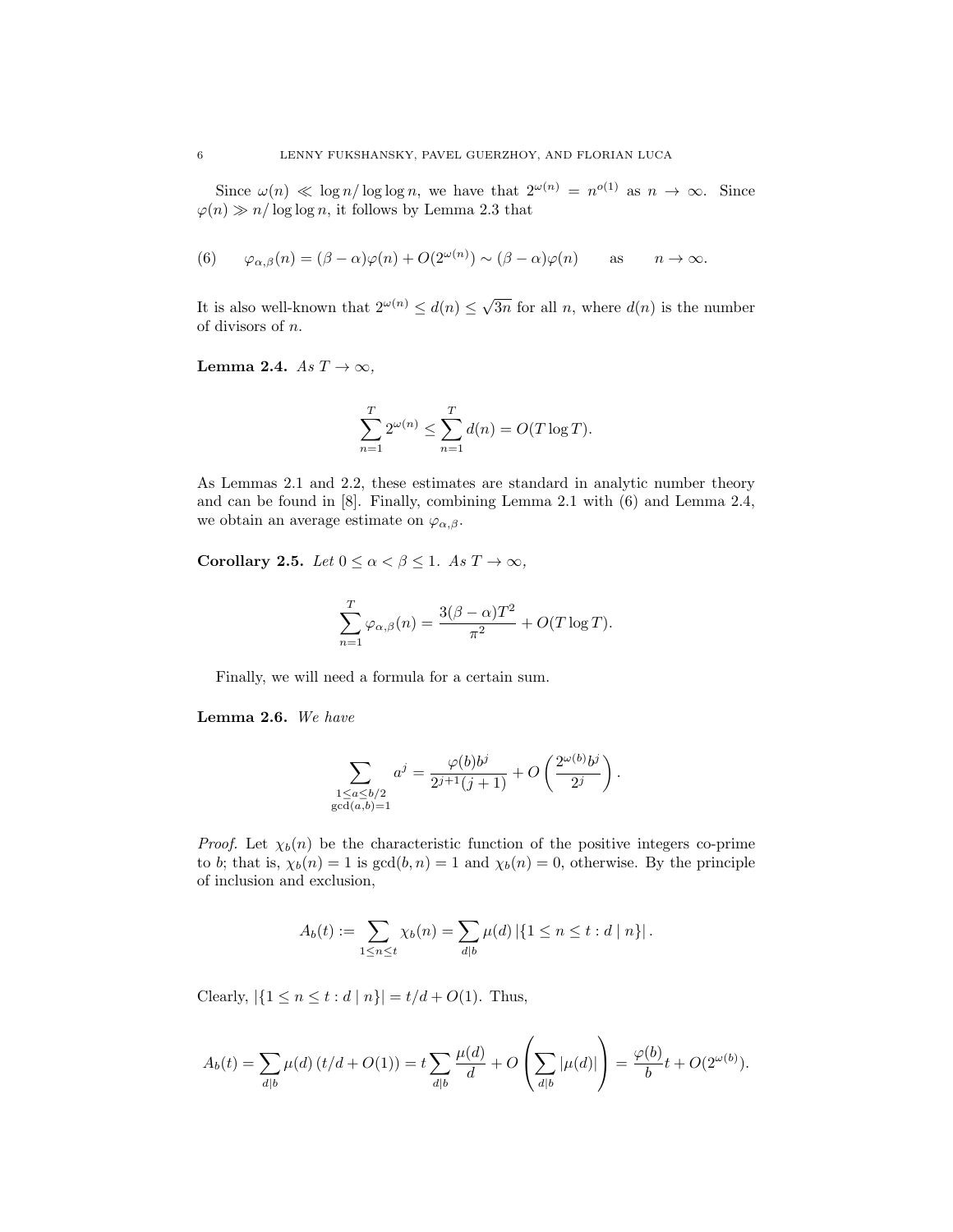We now apply the Abel summation formula (see, for instance, [\[9\]](#page-13-8)) to establish that

$$
\sum_{\substack{1 \le a \le b/2 \\ \gcd(a,b)=1}} a^j = \sum_{1 \le n \le b/2} \chi_b(n) n^j = A_b(b/2)(b/2)^j - \int_1^{b/2} A_b(t)(jt^{j-1}) dt
$$
  
\n
$$
= \left(\frac{b}{2}\right)^j \left(\frac{\varphi(b)}{2} + O\left(2^{\omega(b)}\right)\right) - j \int_1^{b/2} t^{j-1} \left(\frac{\varphi(b)}{b}t + O\left(2^{\omega(b)}\right)\right) dt
$$
  
\n
$$
= \frac{\varphi(b)b^j}{2^{j+1}} + O\left(\frac{2^{\omega(b)}b^j}{2^j}\right) - j \int_1^{b/2} \left(\frac{\varphi(b)}{b}\right) t^j dt + O\left(j \int_1^{b/2} 2^{\omega(b)} t^{j-1} dt\right)
$$
  
\n
$$
= \frac{\varphi(b)b^j}{2^{j+1}} - \left(\frac{j}{j+1}\right) \left(\frac{\varphi(b)}{b}\right) t^{j+1} \Big|_{t=1}^{t=\frac{b}{2}} + O\left(\frac{2^{\omega(b)}b^j}{2^j}\right) + O\left(2^{\omega(b)} t^j \Big|_{t=1}^{t=\frac{b}{2}}\right)
$$
  
\n
$$
= \frac{\varphi(b)b^j}{2^{j+1}} - \frac{j\varphi(b)b^j}{(j+1)2^{j+1}} + O\left(\frac{2^{\omega(b)}b^j}{2^j}\right) = \frac{\varphi(b)b^j}{(j+1)2^{j+1}} + O\left(\frac{2^{\omega(b)}b^j}{2^j}\right).
$$

#### 3. Counting estimates

<span id="page-7-0"></span>In this section, we give counting estimates for sets of integer vectors parameterizing arithmetic similarity classes of planar lattices and prove Theorem [1.1.](#page-4-1) For an infinite subset  $S \subseteq \mathbb{Z}^n$ ,  $n \geq 1$ , and  $T \in \mathbb{Z}_{>0}$ , we define the finite set

$$
S(T) = \left\{ \boldsymbol{x} \in S : \max_{1 \leq i \leq n} |x_i| \leq T \right\},\
$$

and let  $|S(T)|$  be the cardinality of this set. Let

(7) 
$$
A = \{(a, b) \in \mathbb{Z}^2 : \gcd(a, b) = 1, \ 0 < a \leq b/2\},
$$

and for every  $(a, b) \in A$ , let  $\tau(a, b) = \tau$  be as in [\(4\)](#page-3-1). As we discussed in Section [1,](#page-1-0) WR arithmetic similarity classes are in bijective correspondence with elements of A. We give a simple counting estimate of the cardinality of  $A(T)$ .

<span id="page-7-2"></span>Lemma 3.1. As  $T \to \infty$ ,

$$
|A(T)| = \frac{3T^2}{2\pi^2} + O(T \log T).
$$

*Proof.* If  $(1, 2) \neq (a, b) \in A$  then  $b/2 < b-a < b$  and  $gcd(b-a, b) = 1$ , meaning that, unless  $(a, b) = (1, 2)$ , the number of relatively prime pairs  $(a, b)$  with  $0 < a < b/2$ is the same as the number of such pairs with  $b/2 < a < b$ . In other words,

$$
|A(T)| = 1 + \frac{1}{2} |\{(a, b) \in \mathbb{Z}^2 : \gcd(a, b) = 1, \ 0 < a \le b \le T\}| = 1 + \frac{1}{2} \sum_{b=1}^T \varphi(b).
$$

Now the result follows from Lemma [2.1](#page-5-1) above.

In a similar manner as above, all arithmetic similarity classes are in bijective correspondence with elements of the set

<span id="page-7-1"></span>(8)  
\n
$$
B = \left\{ (a, b, c, d) \in \mathbb{Z}^4 : \gcd(a, b) = \gcd(c, d) = 1, \ 0 \le a \le \frac{b}{2}, \ \left( 1 - \frac{a^2}{b^2} \right) d \le c \right\},\
$$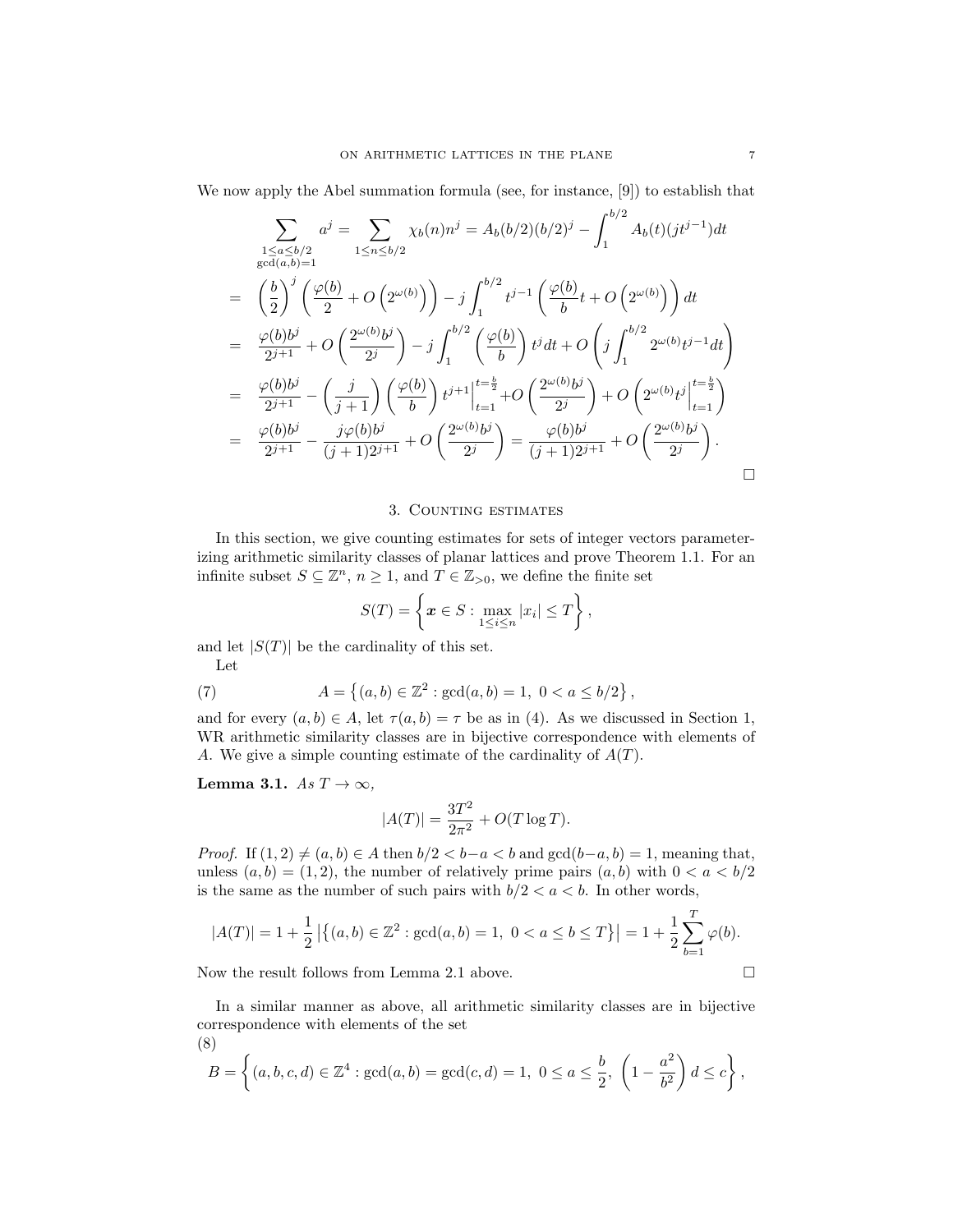while all semi-stable arithmetic similarity classes are in bijective correspondence with elements of the set

(9) 
$$
C = \{(a, b, c, d) \in B : c \leq d\},\
$$

where  $B$  is as in  $(8)$  as above. Specifically, the correspondence is given by

<span id="page-8-5"></span><span id="page-8-4"></span>
$$
(a, b, c, d) \longleftrightarrow \Lambda_{\tau(a, b, c, d)},
$$

where  $\tau(a, b, c, d)$  is as in [\(1\)](#page-3-0). In the next lemma, we provide estimates on the cardinalities of the sets  $B(T)$  and  $C(T)$ .

<span id="page-8-6"></span>Lemma 3.2.  $As T \rightarrow \infty$ ,

(10) 
$$
|B(T)| = \frac{39}{8\pi^4}T^4 + O(T^3\log T),
$$

as well as

(11) 
$$
|C(T)| = \frac{3}{8\pi^4}T^4 + O(T^3\log T).
$$

*Proof.* By definition of the sets  $B$  and  $C$ , we see that

<span id="page-8-0"></span>(12) 
$$
|B(T)| = \sum_{b=1}^{T} \sum_{\substack{a=0 \ \gcd(a,b)=1}}^{\lfloor b/2 \rfloor} \sum_{d=1}^{T} \sum_{\substack{c=\left[\frac{d(b^2-a^2)}{b^2}\right] \ \gcd(c,d)=1}}^{T} 1,
$$

and

<span id="page-8-2"></span>(13) 
$$
|C(T)| = \sum_{b=1}^{T} \sum_{\substack{a=0 \text{gcd}(a,b)=1}}^{\lfloor b/2 \rfloor} \sum_{d=1}^{T} \sum_{\substack{c=\left[\frac{d(b^2-a^2)}{b^2}\right] \text{gcd}(c,d)=1}}^{d} 1,
$$

where

<span id="page-8-3"></span>(14) 
$$
\sum_{\substack{c=\left[\frac{d(b^2-a^2)}{b^2}\right] \\ \gcd(c,d)=1}}^d 1 = \varphi_{\frac{d(b^2-a^2)}{b^2},1}(d) = \varphi(d)\frac{a^2}{b^2} + O(2^{\omega(d)}),
$$

by  $(6)$ . Notice also that the number of integers relatively prime with d in each interval of the form  $[nd,(n+1)d]$  is  $\varphi(d)$ , and so for each fixed triple a, b, d,

<span id="page-8-1"></span>
$$
\sum_{\substack{c=\left[\frac{d(b^2-a^2)}{b^2}\right] \\ \gcd(c,d)=1}}^{T} 1 = \varphi_{\frac{d(b^2-a^2)}{b^2},1}(d) + \varphi(d) \left(\left[\frac{T}{d}\right] - 1\right) + \varphi_{0,T/d - [T/d]}(d)
$$
\n
$$
= \varphi(d) \left(\frac{T}{d} - \frac{b^2 - a^2}{b}\right) + O(2^{\omega(d)}),
$$

as  $T \to \infty$ , by [\(6\)](#page-6-0). Combining [\(12\)](#page-8-0) with [\(15\)](#page-8-1), we see that as  $T \to \infty$ ,

$$
|B(T)| = \sum_{b=1}^{T} \sum_{\substack{a=0 \ \gcd(a,b)=1}}^{[b/2]} \left\{ T \sum_{d=1}^{T} \frac{\varphi(d)}{d} - \frac{b^2 - a^2}{b} \sum_{d=1}^{T} \varphi(d) + \sum_{d=1}^{T} O(2^{\omega(d)}) \right\}.
$$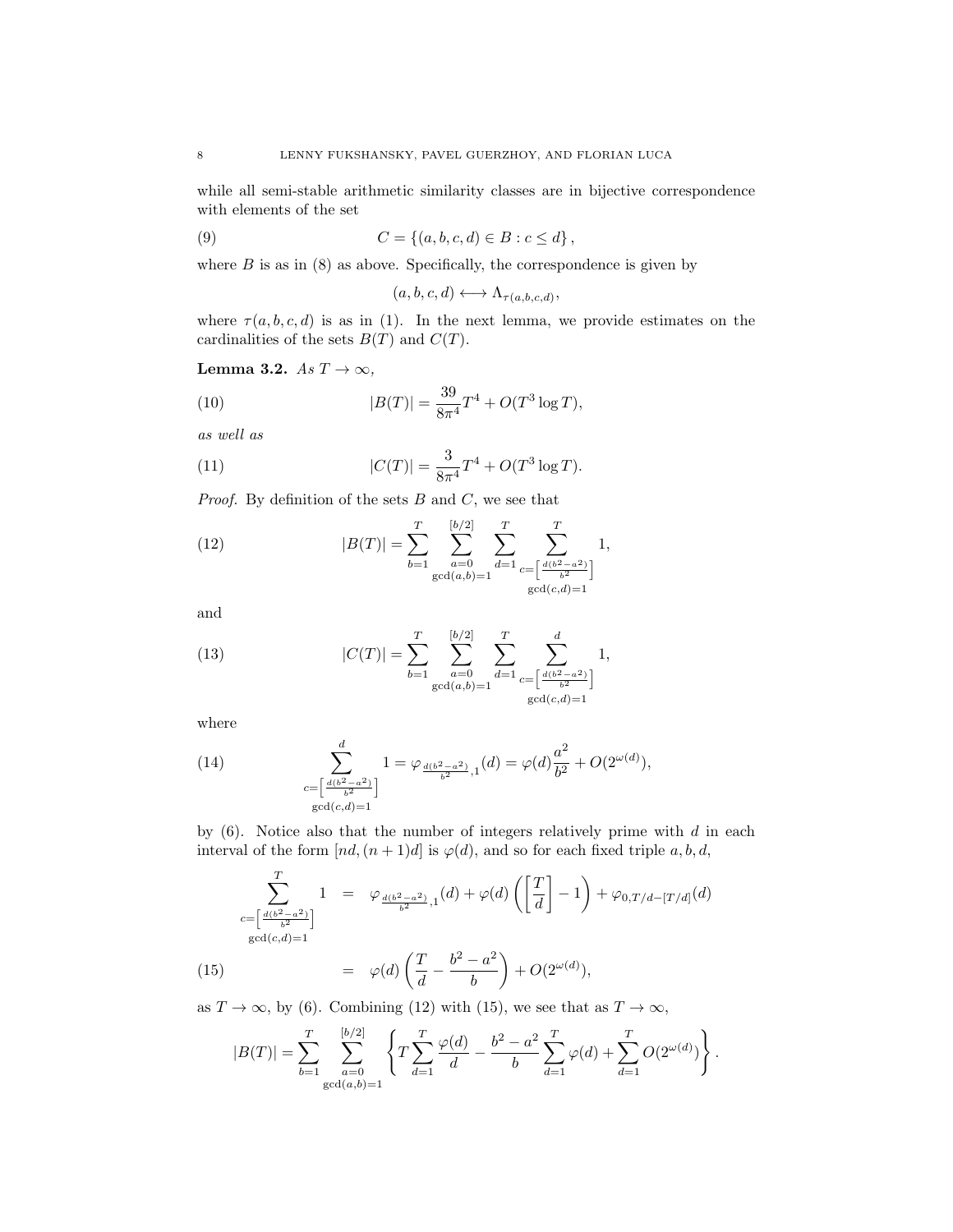Combining Lemmas [2.1,](#page-5-1) [2.2,](#page-5-2) and [2.4,](#page-6-1) we obtain:

<span id="page-9-1"></span>
$$
|B(T)| = \sum_{b=1}^{T} \sum_{\substack{a=0 \ \gcd(a,b)=1}}^{[b/2]} \left\{ \frac{3T^2}{\pi^2} \left( 1 + \frac{a^2}{b^2} \right) + O(T \log T) \right\}.
$$

Similarly, combining [\(13\)](#page-8-2) and [\(14\)](#page-8-3) with Lemmas [2.1](#page-5-1) and [2.4,](#page-6-1) we see that

(16) 
$$
|C(T)| = \sum_{b=1}^{T} \sum_{\substack{a=0 \ \gcd(a,b)=1}}^{\lfloor b/2 \rfloor} \left\{ \frac{3T^2}{\pi^2} \cdot \frac{a^2}{b^2} + O(T \log T) \right\},
$$

and hence

<span id="page-9-2"></span>(17) 
$$
|B(T)| = |C(T)| + \sum_{b=1}^{T} \sum_{\substack{a=0 \ \gcd(a,b)=1}}^{\lfloor b/2 \rfloor} \frac{3T^2}{\pi^2} = |C(T)| + \frac{3T^2}{\pi^2} |A(T)|.
$$

We now need to estimate  $|C(T)|$ . Lemma [2.6](#page-6-2) implies that

$$
\sum_{\substack{1 \leq a \leq b/2 \\ \gcd(a,b)=1}} a^2 = \frac{\varphi(b)b^2}{24} + O\left(2^{\omega(b)}b^2\right),\,
$$

therefore

$$
\sum_{b=1}^{T} \sum_{\substack{a=0 \ \gcd(a,b)=1}}^{[b/2]} \frac{a^2}{b^2} = \sum_{b=1}^{T} \left( \frac{\varphi(b)}{24} + O\left(2^{\omega(b)}\right) \right) = \frac{T^2}{8\pi^2} + O(T \log T),
$$

by Lemmas [2.1](#page-5-1) and [2.4.](#page-6-1) Putting this observation together with [\(16\)](#page-9-1), we have:

(18) 
$$
|C(T)| = \frac{3}{8\pi^4}T^4 + O(T^3\log T),
$$

which gives [\(11\)](#page-8-4). We obtain [\(10\)](#page-8-5) by combining [\(17\)](#page-9-2) with (11) and Lemma [3.1.](#page-7-2)  $\Box$ 

*Remark* 3.1. Notice that  $A \subsetneq C \subsetneq B$ , and

$$
A = \{(a, b, c, d) \in C : d = b^2, c = b^2 - a^2\}.
$$

Hence, the two-dimensional set A, parameterizing WR arithmetic similarity classes of planar lattices, can be viewed as a co-dimension two subset of the four dimensional sets  $C$  and  $B$ , parameterizing semi-stable and all arithmetic similarity classes of planar lattices, respectively.

<span id="page-9-0"></span>*Proof of Theorem [1.1.](#page-4-1)* Now Theorem [1.1](#page-4-1) follows from Lemmas [3.1](#page-7-2) and [3.2.](#page-8-6)  $\Box$ 

#### 4. Heights on lattices

In this section, we compare our height  $\mathfrak{m}$  on lattices  $\Lambda_{\tau}$  with the height function induced by the usual Weil height (see, for instance, [\[2\]](#page-13-9) for the properties of height functions). First recall that our naive maximum height function is given by [\(5\)](#page-3-2). Let us also recall the definition of Weil height  $h : \overline{Q} \to \mathbb{R}_{\geq 1}$ . Let K be a number field of degree  $d = [K : \mathbb{Q}], M(K)$  be the set of all places of K, and  $d_v = [K_v : \mathbb{Q}_v]$ be the local degree of K at  $v \in M(K)$ . For each place  $v \in M(K)$  we define the absolute value  $||_v$  to be the unique absolute value on  $K_v$  that extends either the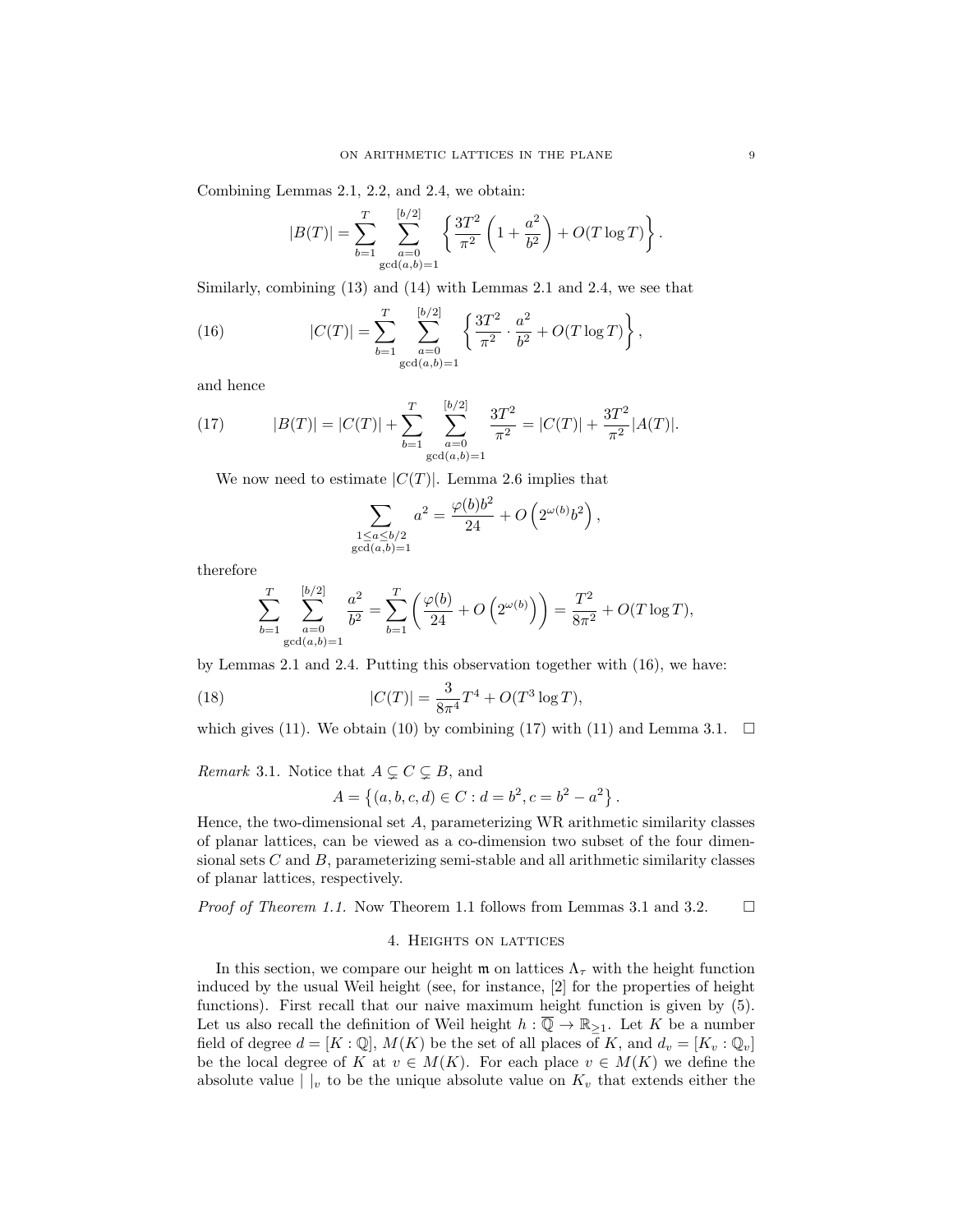usual absolute value on R or C if  $v|\infty$ , or the usual p-adic absolute value on  $\mathbb{Q}_p$  if  $v|p$ , where p is a prime. With this choice of absolute values, the product formula reads as follows:

(19) 
$$
\prod_{v \in M(K)} |a|_v^{d_v} = 1, \quad \text{for all } a \in K^{\times}.
$$

For each  $v \in M(K)$ , define a local height  $H_v: K_v^n \to \mathbb{R}_{>0}, n \geq 1$ , by

<span id="page-10-1"></span><span id="page-10-0"></span>
$$
H_v(\boldsymbol{x}) = \max_{1 \leq i \leq N} |x_i|_v^{d_v},
$$

 $\sqrt{d}$ 

for each  $x \in K_v^n$ . A global height function on  $K^n$  is then given by

(20) 
$$
H(\boldsymbol{x}) = \left(\prod_{v \in M(K)} H_v(\boldsymbol{x})\right)^1
$$

for each  $x \in K^n$ . This height function is *homogeneous*, in the sense that it is defined on the projective space over  $K<sup>n</sup>$  thanks to the product formula [\(19\)](#page-10-0). We now define the inhomogeneous Weil height

$$
h(\tau) = H(1, \tau),
$$

for all  $\tau \in K$ . Notice that, due to the normalizing exponent  $1/d$  in [\(20\)](#page-10-1), our heights are absolute, meaning that they do not depend on the number field of definition: in other words, if  $\tau \in \overline{Q}$ , then  $h(\tau)$  will be the same evaluated over any number field containing  $\tau$ . Therefore we have defined the necessary height functions over  $\overline{Q}$ . We also recall here the Northcott property, satisfied by the Weil height: the set

$$
\left\{\tau\in\overline{\mathbb{Q}}: \deg_{\mathbb{Q}}(\tau)\leq\alpha,\ h(\tau)\leq\beta\right\}
$$

is finite for any  $\alpha, \beta \in \mathbb{R}$ .

Now, suppose that L is a full rank arithmetic lattice in  $\mathbb{R}^2$  and write  $\langle L \rangle$  for its similarity class. Then there exists a unique  $\tau(a, b, c, d) \in \mathcal{F}$  as in [\(1\)](#page-3-0) such that  $L \sim \Lambda_{\tau(a,b,c,d)}$ . Define the Weil height of  $\langle L \rangle$  to be

<span id="page-10-4"></span><span id="page-10-2"></span>
$$
h_W(\langle L \rangle) = h_W(\Lambda_{\tau(a,b,c,d)}) := h(\tau(a,b,c,d)).
$$

**Lemma 4.1.** Let  $\Lambda_{\tau}$  be arithmetic. Then

(21) 
$$
h_W(\Lambda_\tau) \leq \frac{\sqrt{5}}{2} \mathfrak{m}(\Lambda_\tau)^{3/2}.
$$

If in addition  $\Lambda_{\tau}$  is WR, then

(22) 
$$
h_W(\Lambda_\tau) \leq \mathfrak{m}(\Lambda_\tau).
$$

*Proof.* Let  $(a, b, c, d) \in B$  and  $\tau$  be as in [\(1\)](#page-3-0), let  $K = \mathbb{Q}(\sqrt{d}, i\sqrt{c})$ . Then  $\tau \in K$ , and

<span id="page-10-3"></span>(23) 
$$
h_W(\Lambda_\tau) = h(\tau) = H\left(1, \frac{a}{b} + i\sqrt{\frac{c}{d}}\right) = H\left(b\sqrt{d}, a\sqrt{d} + ib\sqrt{c}\right).
$$

Since b d and a  $\sqrt{d} + ib\sqrt{c}$  are algebraic integers,  $H_v\left(b\right)$  $\sqrt{d}, a\sqrt{d}+ib\sqrt{c}$   $\leq 1$  for each non-archimedean  $v \in M(K)$ . Notice that  $[K : \mathbb{Q}] = 4$ , and K has two pairs of complex conjugate embeddings, giving rise to two archimedean places, call them  $v_1$  and  $v_2$ , with local degrees equal to 2. For  $k = 1, 2$ ,

$$
|a\sqrt{d} + ib\sqrt{c}|_{v_k}^2 = a^2d + b^2c, \ |b\sqrt{d}|_{v_k}^2 = b^2d.
$$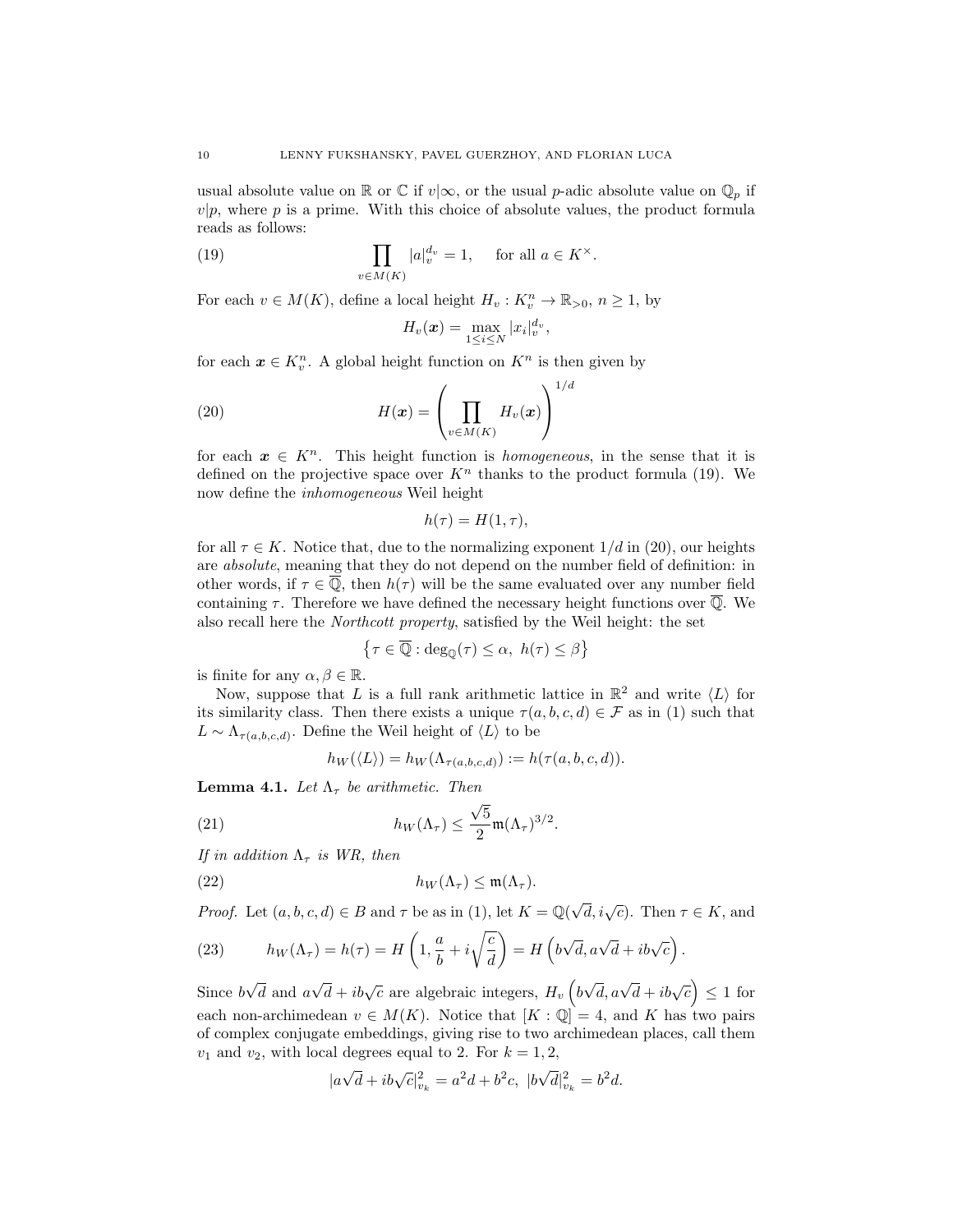Hence,

<span id="page-11-1"></span>
$$
H\left(b\sqrt{d}, a\sqrt{d} + ib\sqrt{c}\right) \leq \prod_{k=1}^{2} \max\left\{b^{2}d, a^{2}d + b^{2}c\right\}^{1/4}
$$

$$
= \max\left\{b\sqrt{d}, \sqrt{a^{2}d + b^{2}c}\right\}
$$

$$
\leq b \max\left\{\sqrt{d}, \frac{\sqrt{d + 4c}}{2}\right\} = \frac{\sqrt{5}}{2} \mathfrak{m}(\Lambda_{\tau})^{\frac{3}{2}}.
$$

We obtain [\(21\)](#page-10-2) by putting together [\(23\)](#page-10-3) and [\(24\)](#page-11-1).

Now suppose  $\Lambda_{\tau}$  is WR, then  $\tau = \frac{a}{b} + i \frac{\sqrt{b^2 - a^2}}{b}$ , and so

$$
h_W(\Lambda_{\tau}) = H\left(b, a + i\sqrt{b^2 - a^2}\right).
$$

Let  $K = \mathbb{Q}(i\sqrt{2})$  $b^2 - a^2$ , then  $\tau \in K$ , where K is an imaginary quadratic field, and hence has one pair of complex conjugate embeddings giving rise to one arhimedean place, call it  $v_1$ , with local degree 2. Notice that

$$
\left| a + i\sqrt{b^2 - a^2} \right|_{v_1} = \sqrt{a^2 + (b^2 - a^2)} = b = |b|_{v_1},
$$

while  $|a+i|$ √  $\overline{b^2-a^2}\Big|_v \leq 1$  for every non-archimedean  $v \in M(K)$ . Therefore  $h_W(\Lambda_\tau) \leq b = \mathfrak{m}(\Lambda_\tau)$ , which establishes [\(22\)](#page-10-4).

# 5. The j-invariant of planar lattices

<span id="page-11-0"></span>As we know, similarity classes of planar arithmetic lattices are represented by  $\Lambda_{\tau}$ with  $\tau$  as in [\(1\)](#page-3-0). In fact, for each such  $\tau$  there is a unique value of the modular jfunction,  $j(\tau)$ , which is precisely the j-invariant of the corresponding elliptic curve, realized as the complex torus  $\mathbb{C}/\Lambda_{\tau}$ . Hence, we can think of  $j(\tau)$  as the j-invariant of the corresponding lattice  $\Lambda_{\tau}$ . In this section we discuss some properties of these j-invariants in terms of the properties of the corresponding lattices. First we recall some basic properties of the j-invariant, which can be found in many standard textbooks (see, for instance, [\[1\]](#page-13-10)).

- (1) Analyticity: the function  $j(\tau)$  is holomorphic on the upper half-plane.
- (2) Invariance: if  $1, \tau$  and  $1, \tau'$  are bases of the same lattice, then  $j(\tau) = j(\tau')$ . Equivalently, the function j is 1-periodic and satisfies  $j(-1/\tau) = j(\tau)$ .
- (3) Fourier expansion: let  $q = e^{2\pi i \tau}$ , then

$$
j(\tau) = q^{-1} + \sum_{n \ge 0} c(n)q^n
$$

with positive integers c(n). This expansion implies that  $\overline{j(-\overline{\tau})} = j(\tau)$ , where bar denotes complex conjugation, as usual. Note that we only used the fact that  $c(n)$  are real numbers here.

(4) Bijectivity: In the fundamental domain, the function  $j$  takes every value  $z \in \mathbb{C}$  exactly once. In other words, for every  $z \in \mathbb{C}$ , the equation  $j(\tau) = z$ has a unique solution  $\tau \in \mathcal{D} \setminus \{e^{i\theta} : \pi/2 < \theta < 2\pi/3\}$ . This is why it is called "invariant": the bases  $1, \tau$  and  $1, \tau'$  determine the same lattice (i.e., two elliptic curves are isomorphic over  $\mathbb{C}$ ) if and only if  $j(\tau) = j(\tau')$ .

With these properties in mind, we can now prove several simple lemmas.

<span id="page-11-2"></span>**Lemma 5.1.** If  $\tau = e^{i\theta}$  with  $0 < \theta < \pi$ , then  $j(\tau) \in \mathbb{R}$ .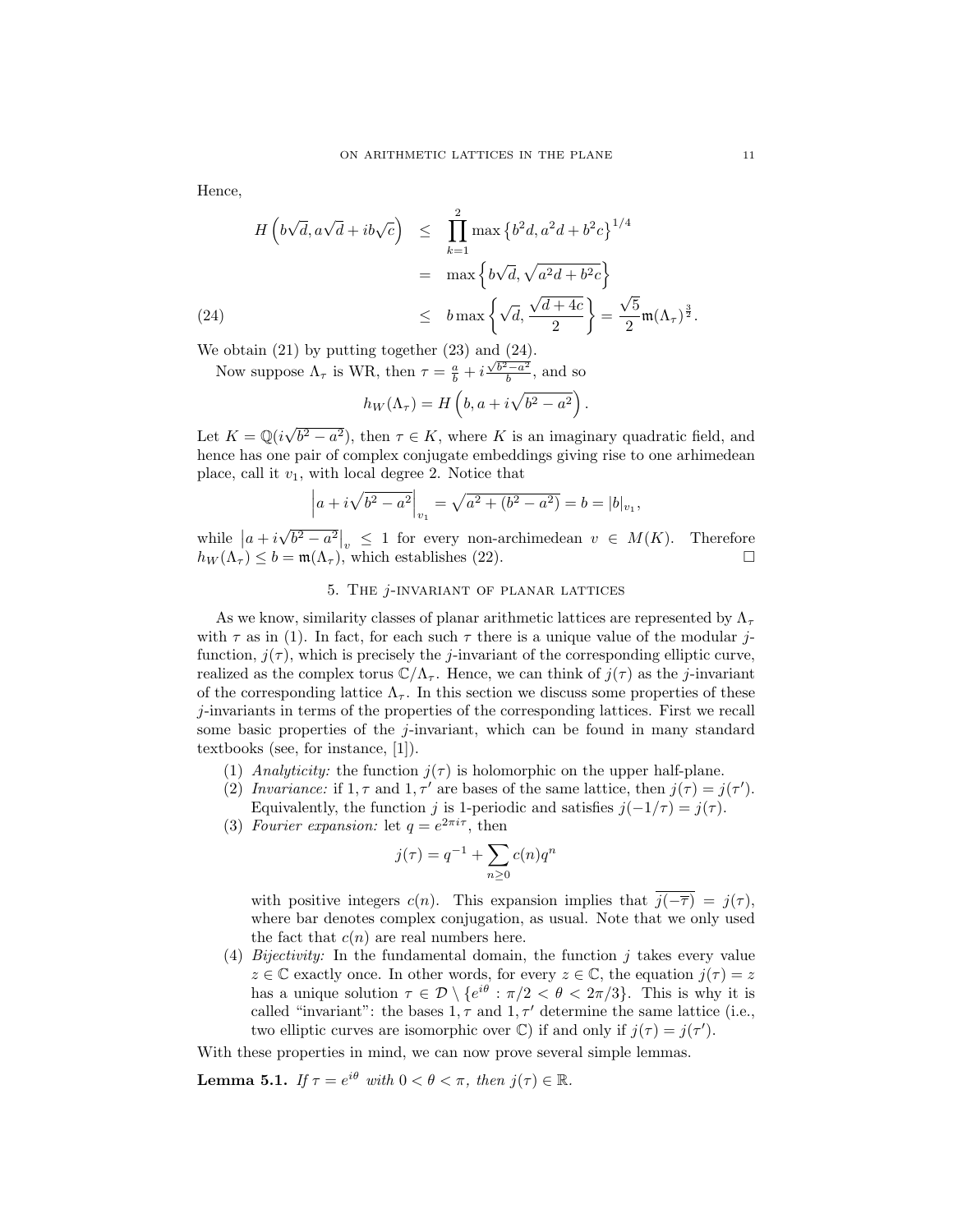*Proof.* Since  $\tau = e^{i\theta}$ ,  $\overline{\tau} = 1/\tau$ , and so  $j(\tau) = j(-1/\tau)$  by the invariance property (2) above. On the other hand,  $j(-1/\tau) = j(-\overline{\tau})$  since  $-\overline{\tau} = -1/\tau$ . Now,  $j(-\overline{\tau}) = j(\overline{\tau})$ by the Fourier expansion property (3) above. We conclude that  $j(\tau) = \overline{j(\tau)}$ , as required.

<span id="page-12-0"></span>**Lemma 5.2.** For  $\tau = e^{i\theta}$  with  $\pi/3 \le \theta \le \pi/2$ , the function  $j(\tau)$  takes all real values in the interval  $0 \leq j(\tau) \leq 1$ .

*Proof.* Consider the function  $f(\theta) = j(e^{i\theta})$ . We already know that  $f([\pi/3, \pi/2]) \subset$ R. Since *j* is holomorphic,  $f \in \mathcal{C}^\infty$ . Then *f* must be monotonic increasing from 0 to 1: otherwise  $j(e^{i\theta})$  would take some value twice, contradicting the bijectivity property (4) above.

Note that similar analysis allows one to easily describe all  $\tau$  for which  $j(\tau)$  is real.

**Lemma 5.3.** For  $\tau \in \mathcal{D}$ , the value  $j(\tau)$  is real if and only if  $\tau$  belongs to the boundary of F.

*Proof.* The proof is similar to the argument in the proof of Lemma [5.2.](#page-12-0) If  $\tau = it$ with positive  $t \in \mathbb{R}$ , then

$$
j(\tau) = j(it) = e^{2\pi t} + \sum_{n\geq 0} c(n)e^{-2\pi nt} \in \mathbb{R}
$$

since all terms in the sum are real. We may be especially interested in  $t \geq 1$ , where a monotonicity argument as above will give us all real values  $i(\tau) > 1$ .

Let now  $\tau = 1/2 + it$ . Again,

$$
q = e^{2\pi i \tau} = e^{\pi i - 2\pi t} = -e^{-2\pi t} \in \mathbb{R},
$$

and the same monotonicity argument gives us all non-positive real values of  $j(\tau)$ on the vertical line which starts at  $(1 + \sqrt{3})/2$ .  $\overline{3})/2.$ 

We can now state basic properties of the  $j$ -invariant in terms of the properties of the representative  $\Lambda_{\tau}$  of planar similarity classes.

#### Proposition 5.4. Let  $\tau \in \mathcal{F}$ .

- (1)  $\Lambda_{\tau}$  is WR if and only if  $j(\tau)$  is real and belongs to the interval [0, 1].
- (2) Suppose  $\tau$  is algebraic. Then  $\Lambda_{\tau}$  is arithmetic if and only if  $j(\tau)$  is algebraic.

*Proof.* To prove part (1), recall that  $\Lambda_{\tau}$  is WR if and only if  $|\tau| = 1$ . Now apply Lemmas [5.1](#page-11-2) and [5.2.](#page-12-0) Next we prove part (2). It is a well-known fact (see, for instance, Theorem 15.3 of [\[11\]](#page-13-11)) that for algebraic  $\tau$ ,  $j(\tau)$  is algebraic if and only if  $\tau$  is a quadratic irrational. Hence, if  $j(\tau)$  is algebraic then  $\tau \in \mathcal{F}$  is a quadratic irrational; i.e.,  $\tau = \alpha + i\beta$  with  $0 \le \alpha \le 1/2$  and  $\alpha^2 + \beta^2 \ge 1$ , and

$$
(x - \tau)(x - \bar{\tau}) = x^2 - 2\alpha x + (\alpha^2 + \beta^2) \in \mathbb{Q}[x].
$$

Therefore  $\alpha$  and  $\beta^2$  are rational numbers; i.e.,  $\tau$  is of the form [\(1\)](#page-3-0), and so  $\Lambda_{\tau}$  is arithmetic. Conversely, if  $\Lambda_{\tau}$  is arithmetic, then  $\tau$  is as in [\(1\)](#page-3-0), that is a quadratic irrational, so  $j(\tau)$  is algebraic.

Remark 5.1. Assume  $\tau = \tau(a, b, c, d)$  as in [\(1\)](#page-3-0). It is also a well-known fact (see, for instance, Chapter 15 of [\[11\]](#page-13-11)) that degree of the algebraic number  $j(\tau)$  is the class number of the quadratic imaginary number field  $\mathbb{Q}(\tau) = \mathbb{Q}(\sqrt{-c/d}) = \mathbb{Q}(\sqrt{-D}),$ where  $D \in \mathbb{Z}_{>0}$  is the squarefree part of cd. Estimates by Siegel [\[12\]](#page-13-12) imply that class number of  $\mathbb{Q}(\tau)$ , and hence degree of  $j(\tau)$ , grows like  $O(\sqrt{D})$  as  $D \to \infty$ .